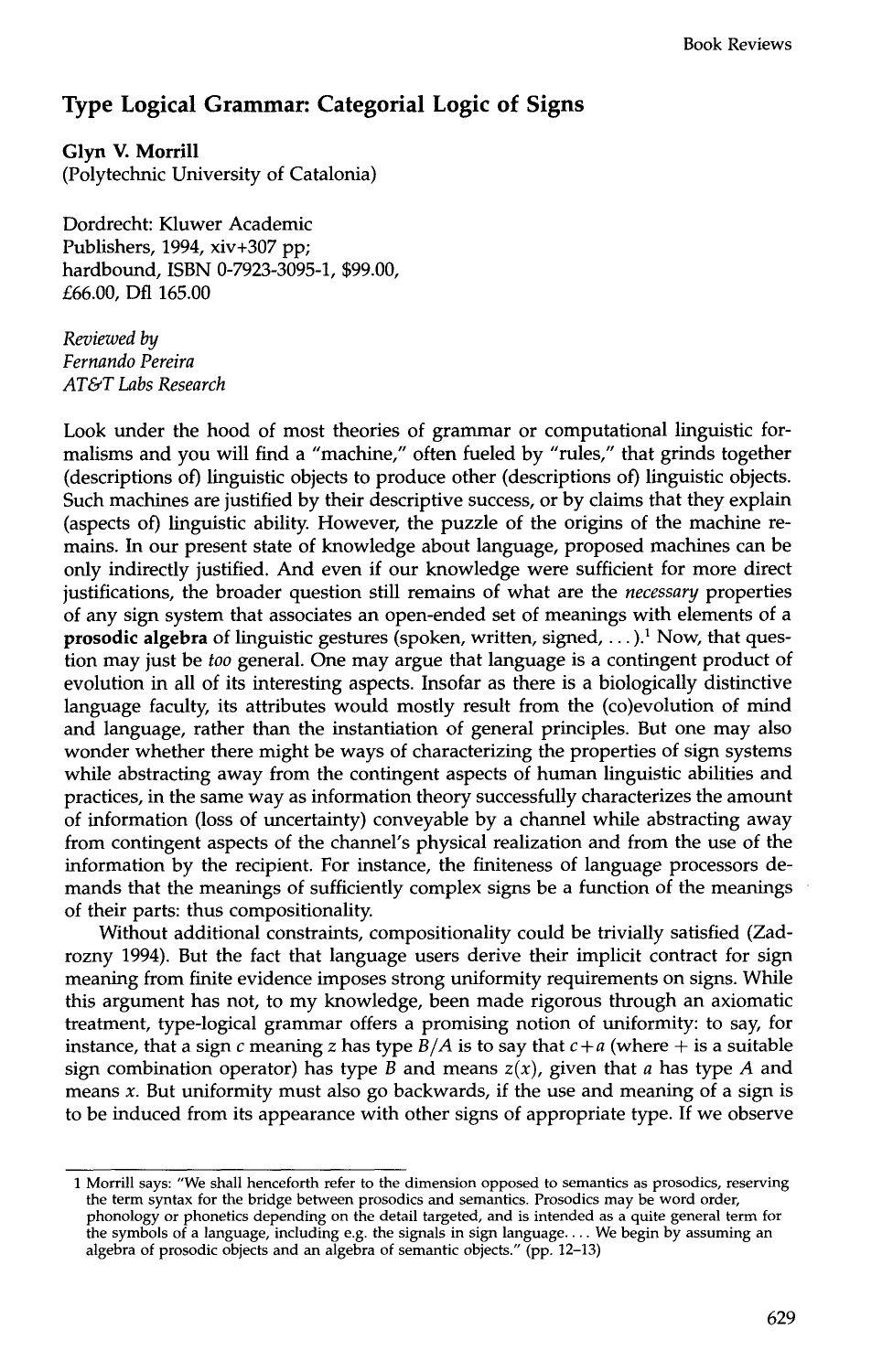that sign c combines with varying signs a of type A and meaning x to yield  $c + a$ of type B and meaning u (depending on x), then we infer that c has type  $B/A$  and means  $\lambda x.u.$  These are just two of the rules of the Lambek-van Benthem calculus, in which Lambek's logical approach to categorial grammar and van Benthem's categorial semantics are brought together.

The Lambek-van Benthem use of a logic to specify the link between prosodic and semantic forms via categories and their corresponding types is the simplest instance of the systems that Morrill explores in depth in *Type Logical Grammar.* Although the book's title is (deliberately?) ambiguous, I use the disambiguated term *type-logical grammar*  in the more technical discussion of the book that follows to make clear that we are dealing with grammars formalized with type logics, that is, logics that express notions of well-typedness for underlying algebras.

In general, types in type-logical grammar classify signs according to how they can serve as inputs or appear as outputs of prosodic operators. For each  $n$ -ary prosodic operation we have a forward type connective to construct the type of the outputs of the operation for  $n$  given input argument types, and conversely  $n$  residuation type connectives to construct the type of inputs for argument  $i$  that, combined with values of given types for the other  $n - 1$  arguments, yield outputs of a given type. Type logic describes the inferential relationships between types that arise from the meaning of those types as constraints on the inputs and outputs of prosodic operations. For instance, in the Lambek calculus the inference  $B/A$ ,  $A \Rightarrow B$  holds: any sign of type *B/A* concatenated with any sign of type A yields a sign of type B. On the semantic side, forward type connectives correspond to functional application, while residuation connectives correspond to abstraction over the relevant argument positions. The big payoff of type-logical grammar is that the meaning of a sign combination follows from the meanings of the signs and from the way in which the type of the combination follows from the types of the signs being combined. In other words, the types and type inferences of the type logic characterize exactly the semantic uniformities afforded by a type-logical grammar. Types and allowed type inferences are not arbitrary formal machinery, but instead reflect precisely the combinatory possibilities of the underlying prosodic algebra.

The relationship between type-logical inferences and the corresponding semantic composition recipes, expressed as  $\lambda$ -terms, is a version of the famous Curry-Howard correspondence (Howard 1980) between intuitionistic formulas and function types, and between intuitionistic proofs and  $\lambda$ -terms. The pairing between proofs and terms also has a type-checking interpretation: a  $\lambda$ -term has an associated proof exactly when it is well-typed (Hindley and Seldin 1986). Intuitionistic type logic, however, is too permissive for type-logical grammar. As the Lambek-van Benthem example above shows, the order of the premises in an inference matters: it is not enough to say that a sign has a certain type, but we must also care about *where* it occurs with that type. That is, premises are resources to whose arrangement and multiplicity inference must be sensitive. A helpful intuition with respect to resource sensitivity is that each occurrence of a sign in the derivation of a complex sign provides certain prosodic and semantic material to the complex sign, and thus cannot be simply duplicated or discarded:

We do not want the set S [of semantic representations of a phrase] to contain *all* meaningful expressions ... which can be built up from the elements of S, but only those which use each element exactly once. (Klein and Sag 1985, 172)

Machinery such as  $\theta$ -roles, case assignment, functional coherence and completeness,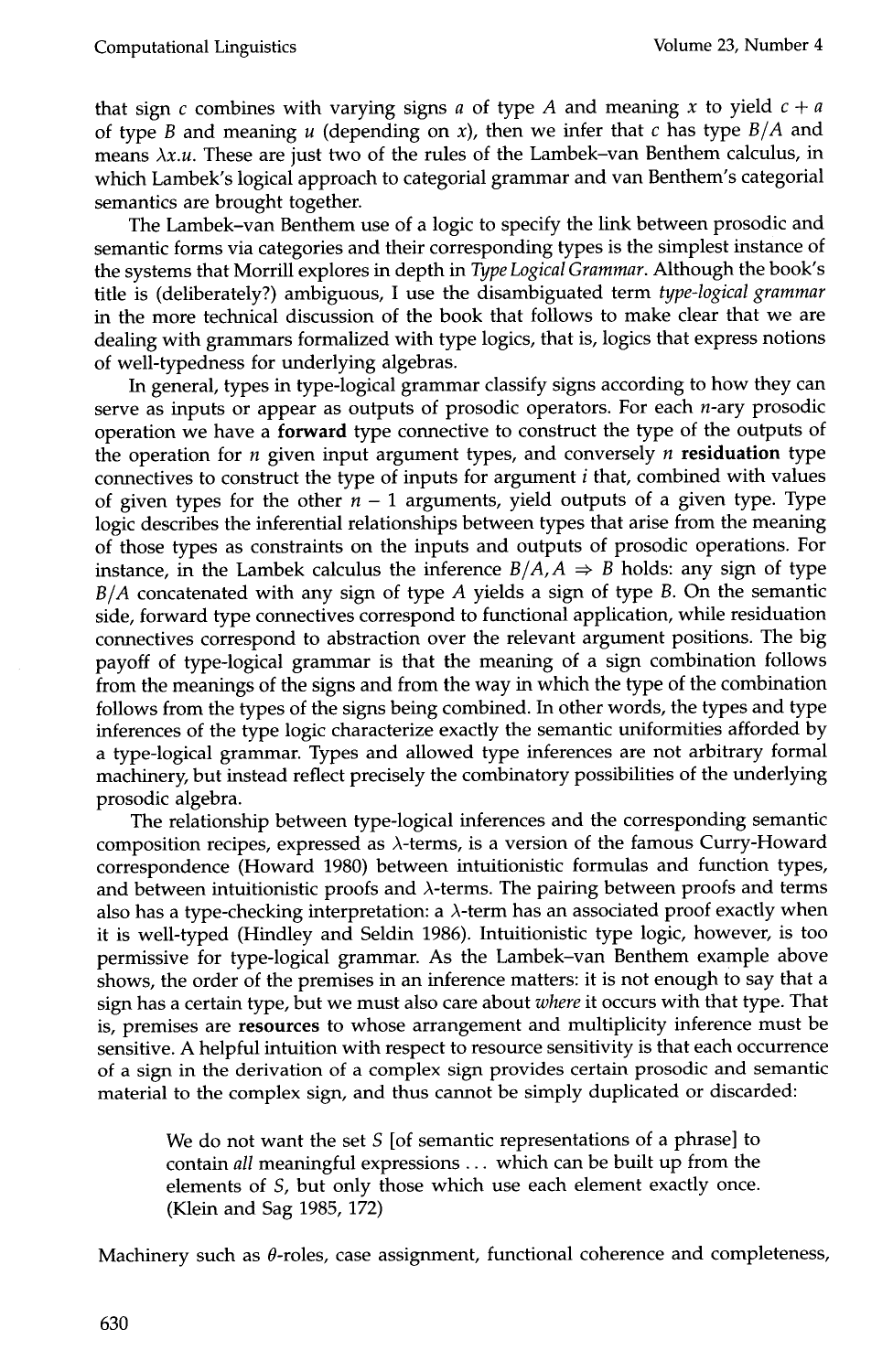and SUBCAT lists in other grammatical frameworks also encodes some aspects of resource sensitivity. However, those devices are justified purely by their mechanistic impact on grammaticality judgments, while logical resource sensitivity is based on a sharpening of the notion of inference independently of linguistic considerations, as is demonstrated by the extraordinary recent development of linear logic (Girard 1987; Troelstra 1992) and other substructural logics (Schroeder-Heister and Dosen 1993).

Type logics, the Curry-Howard correspondence, and resource sensitivity form the foundation for the book. These are not easy ideas to assimilate, and I am afraid that their presentation in Chapter 2 may be too rushed, with some pesky technicalities being glossed over. To start the presentation with a natural-deduction type-assignment system, especially as given by Morrill (no side conditions on occurrences of discharged variables), could well confuse the reader about the connection between the multiplicity of variables in terms and the corresponding contraction and weakening of type subformulas. Either using side conditions in a natural-deduction system, as Hindley and Seldin (1986) do, or subscripting variables according to the corresponding assumption multisets, as Girard, Lafont, and Taylor (1989) do, would have easily avoided this potential for confusion, which is greater for only arising later when resource sensitivity is introduced.

Past the preparatory material, Chapters 3, 4, and 5 develop one of the main achievements of the book, a recasting of Montague grammar into a purely lexicalized form that dispenses with all the awkward and ad hoc machinery of syntactic and translation rules in the original formulations. The mapping from syntactic categories to types, which in Montague was only conventional, is now central to the system. The categorial connectives used to form new types are enriched to reflect not only the standard predicate-argument constructions of categorial grammar but also the discontinuous wrapping and infixation operators that are the prosodic manifestations of relativization (including pied-piping constructions) and quantification. Intensionality, the interactions of which with quantification were a central concern of Montague's work, is captured with modal type constructors that represent the implicit dependency of the meaning of a sign on the intensional context in which it occurs. Morrill's account is a *tour de force:* given the required interpretations of types as appropriate sets of prosodic algebra elements and the semantic effect of each prosodic operator, the rules of inference for the type logic fall out automatically, and it only remains to give the types of lexical items. No construction-specific rules of construction or interpretation are needed.

It is not possible in a short review to do justice to the range of interesting questions and alternatives that are engaged in the pursuit of the main goals of the book. For example, tradeoffs between nonassociative and associative prosodic construction come up repeatedly. One might argue that nonassociative systems are to some extent a copout, in that they impose distinctions in the prosodic algebra that are not always directly observable, and thus seem to serve as a proxy for an additional level of syntactic representation. On the other hand, associative systems are difficult to keep under control, especially when powerful permutation modalities are brought into play. The book does not resolve these questions completely, nor could it, since they continue to be an area of active debate. One wonders, however, if this tension between overrepresentation and lack of control might not be diagnostic of a deeper insufficiency in the current forms of type-logical grammar.

Chapters 6, 7, and 8 may be seen as further experiments in sharpening the distinctions embodied in prosodic algebras and the corresponding type systems. The polymorphic types of Chapter 6 bring very naturally into type-logical grammar the fine-grained distinctions that feature disjunction and coreference provide in constraint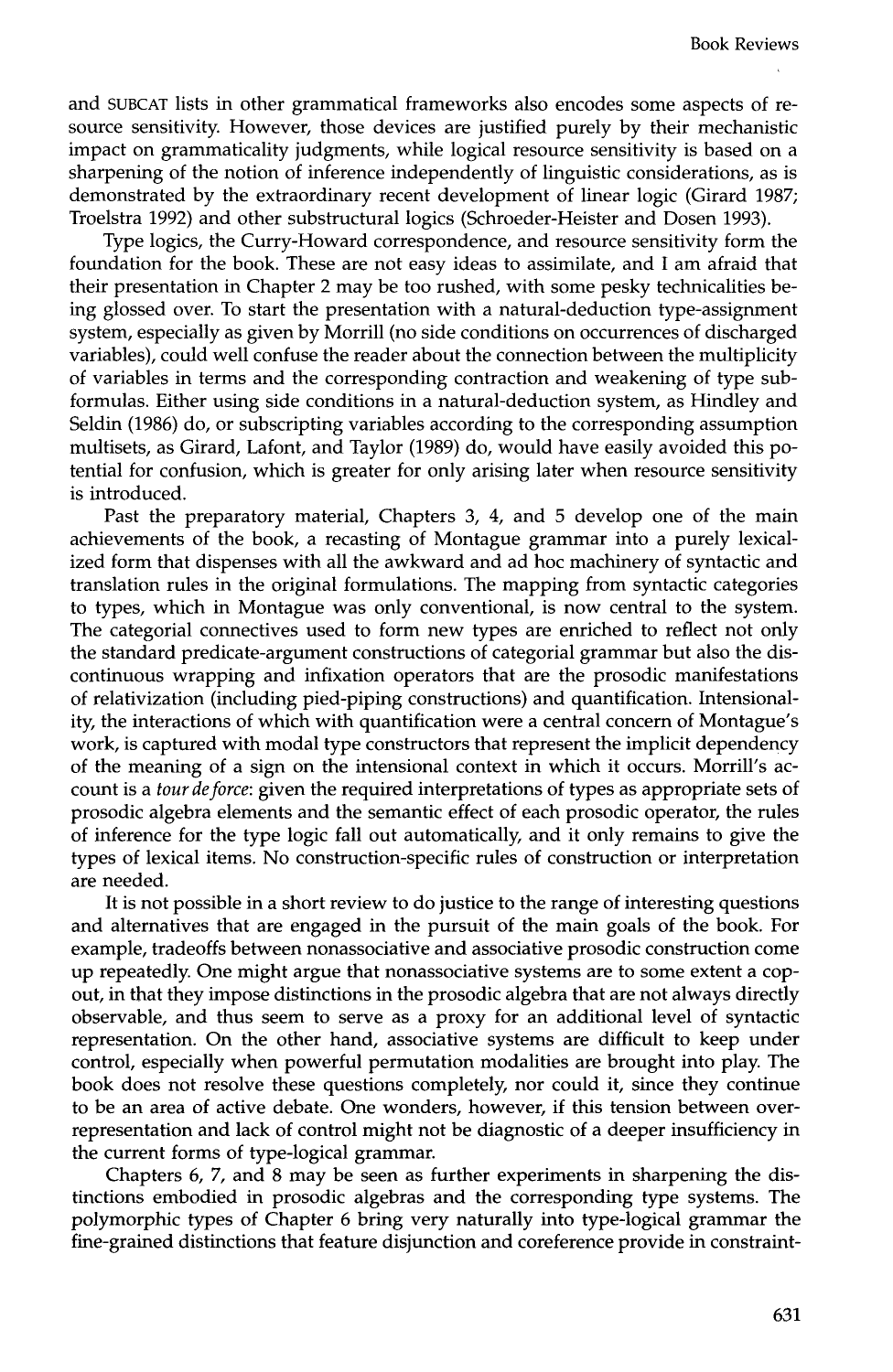based grammars. Morrill points out correctly that computational linguistics has often taken unification as a primary operation rather than as an implementation method for existential instantiation, with consequent complications and confusions arising from thinking too concretely about logical grammar formalisms. However, the point is only partly right. While term unification has the stated origin, unification in attribute-value formalisms has different and independent origins in calculi of type subsumption and in dynamic logics, and it is not obvious that his criticism applies to those uses of unification.

Chapters 7 and 8 look at fine-grained distinctions required to model more accurately constraints on order and extraction. Two basic approaches are explored: either start with a fine-grained prosodic algebra and introduce controlled means of collapsing some of the distinctions (local access to associativity or commutativity); or add to a coarser prosodic algebra operators that mark domains of locality. Both have interesting applications to islands, coordinate structure, and parasitic gaps, among other phenomena, but clearly these explorations are just the initial forays into what appears to be rather complicated territory. The permutation modality seems rather unconstrained, and I wonder why we should not always prefer explicit extraction operators.

The contrast between what I would call "mechanistic" and type-logical approaches to grammar is a main programmatic theme of the book. However, the precise distinction is not always clear, not least because of the historical burden of terminology and concerns type-logical grammarians share with their more mechanistic colleagues. Morrill points out that other grammatical frameworks typically rely on covert levels of representation, and on rules that control the interactions between prosodics, meaning, and internal representation. Such rules and representations encode constraints on grammaticality, but they do not have a direct interpretation in terms of relationships between signs alone. Type-logical grammar has rules, but those play only the metatheoretical role of characterizing sign models, and not the constraining role of rules in constraint-based grammars or combinators in combinatory categorial grammar. That is, the primary ingredients of a grammatical theory are the prosodic algebra, and a uniform way of assigning meanings to elements of the prosodic algebra. Through residuation, semantic composition and abstraction fall out from the prosodic algebra. Type logics are simply a formal way of describing the interactions among those ingredients.

A skeptical reader may feel that Morrill's argument is formal rather than substantive. Standard tricks for mapping between machines and logics are well known. While there are deep technical issues with the relative conciseness of machine and logical descriptions, these do not seem to be immediately relevant here. Instead, Morrill argues that all objects of type-logical grammar have direct denotations in the domain of signs, in contrast with systems that depend on uninterpreted rules and representations. But this argument is slippery: if signs are sufficiently enriched-and one may argue that Morrill himself does play that game in some of his systems—then denotations may be constructed for otherwise purely formal representations. Nevertheless, the argument should not be dismissed out of hand. In type-logical grammar, the combinatory and semantic possibilities of a sign are determined by its type alone, which reflects the prosodic operations that may involve the sign. By choosing the operations to reflect observable features of language as much as possible, we reduce the risk that prosodic terms are being used to encode the hidden state of a linguistic machine, and thus keep closer to the spirit of the type-logical program. A further move away from "encoding" in the prosodic algebra, which Morrill alludes to, is to replace prosodic operators by "accessibility" relations-abstract transitions--between prosodic objects (Kurtonina 1995; Moortgat 1996). The categorial connectives are then modalities interpreted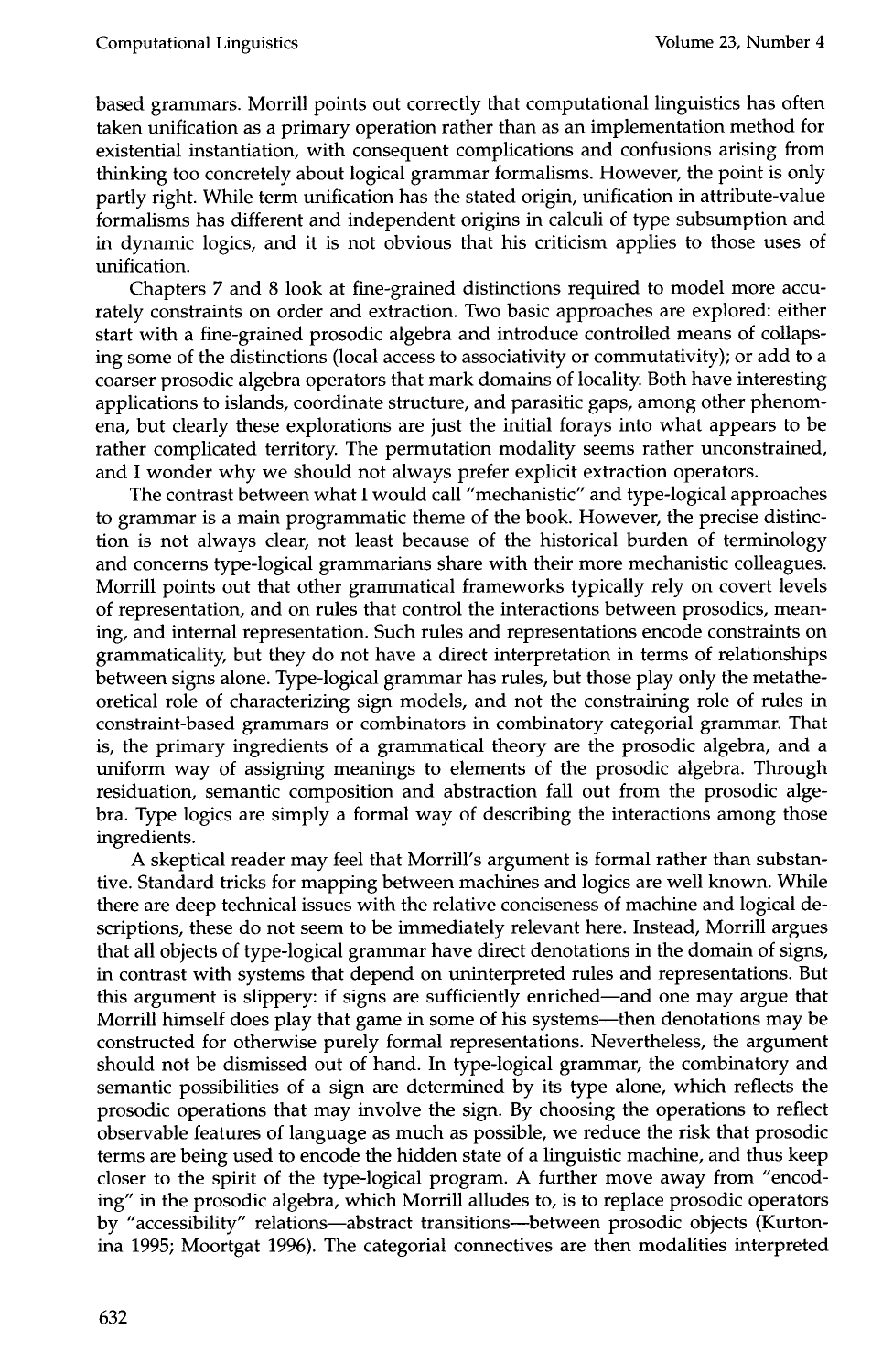with respect to those accessibility relations, and categories specify constraints on the prosodic transitions that yield the members of the category. This opens, for instance, the possibility of ambiguous prosodic relations, and generally contributes to the view of grammar as informational constraints rather than mechanism.

A main goal of the foregoing observations is to convince the reader that typelogical grammar, and Morrill's book, is not just formal grammar business as usual. The book covers a very interesting range of linguistic phenomena—quantification, relativization, discontinuous constituency, intensionality, coordination, and locality- and their possible type-logical characterizations, and can be used simply as the most comprehensive study to date of the power and subtleties of the type-logical method. However, facts are disputed, analyses come and go, and no single book can account for more than a fraction of important phenomena. A reader who was to concentrate only on the details of linguistic analysis, however interesting, would in my view miss the possibility of asking some fundamental questions that are not often asked, at least since Harris: what can be said abstractly about what a sign system must be like to be learned from finite evidence and used by bounded users to convey meaning consistently within a user community? And if we start asking such questions, traditional divisions in (computational) linguistics, especially the one between formalists and empiricists, lose much force. If we think of prosodic forms as supplying evidence for meanings, the fundamental empirical question is: what constraints are required for such associations to be efficiently learnable from limited evidence and consistently used? Type-logical grammar is an important way of characterizing the object of the learning task, but it does not have anything to say about the roles of frequency and uncertain evidence in learning, production, and interpretation. Conversely, empirical approaches have not had anything to say about uniformities of sign combination, but only about the associations of particular lexical items. Thus, it may be useful to think of type-logical grammar as defining classes of models satisfying certain (minimal) functional requirements, leaving to empirical studies the task of discovering how particular models—basically possible type assignments of signs—are selected on the basis of finite and possibly noisy evidence. A substantive synthesis would probably require radically new notions of category that better accommodate the ambiguous and multifaceted nature of linguistic evidence, and the creativity of their (re)use, but I cannot see how to even start in that direction without appreciating the main ideas of type-logical grammar. The technical baggage is not light, the going is sometimes rough, but acquaintance with this book's main ideas and achievements will be of value to serious computational linguists who are not afraid to look beyond their noses.

## **Errata**

The following could be confusing:

- Page 61, line 17: the minimal intuitionistic sequent that requires weakening is not  $B \to A \Rightarrow B$ , but rather  $B \Rightarrow A \to B$ , with corresponding type assignment the vacuous abstraction  $y : B \Rightarrow \lambda x.y : A \rightarrow B$ .
- Page 130, equation (83): *iRi* should be *iRj.*
- Page 236, equation (37): the top formula of the deduction scheme should be  $(B \uparrow C) \downarrow A$ , as can be easily verified and is required by the derivation in (39).